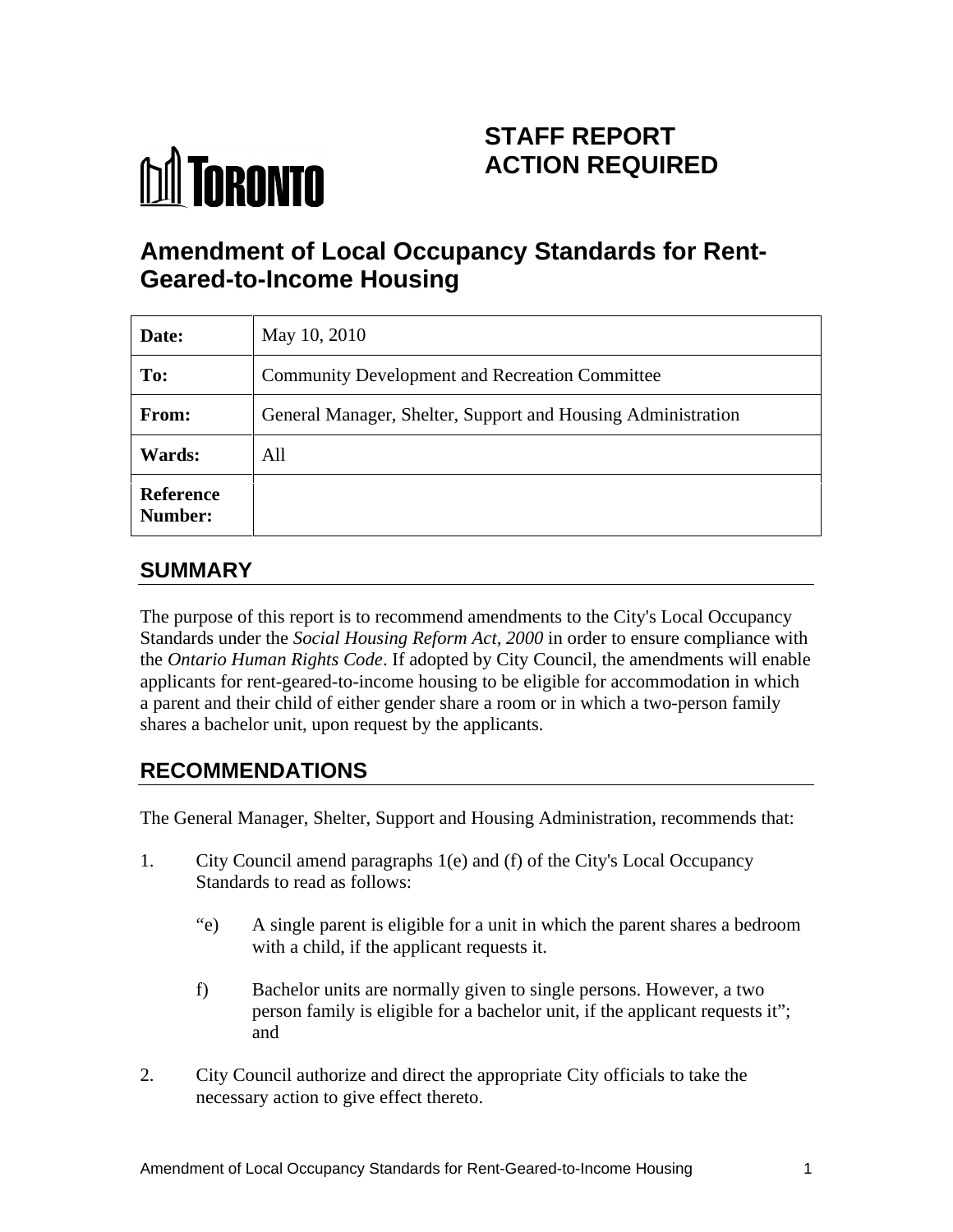#### **Equity Impact Statement**

The proposed changes to the Local Occupancy Standards ensure the equitable treatment of single parents applying for rent-geared-to-income housing, by permitting them to apply for a wider range of unit sizes. Increasing the range of units that a household may apply for may reduce an applicant's waiting time for rent-geared-to-income accommodation.

#### **Financial Impact**

There are no financial implications arising from this report.

### **DECISION HISTORY**

At its meeting on April 16-18, 2002, City Council adopted Local Occupancy Standards by the adoption, as amended, of Community Services Committee Report 3(10). These Occupancy Standards were revised by Council's adoption, as amended, of Community Services Committee Report 10(8) at its meeting on November 26-28, 2002.<br><http://www.toronto.ca/legdocs/2002/agendas/council/cc020416/cms3rpt/cl009.pdf>

<http://www.toronto.ca/legdocs/2002/agendas/council/cc021126/cms10rpt/cl008.pdf>

On August 13, 2009, the City was added as a respondent in a complaint under the *Ontario Human Rights Code* regarding an application for subsidized housing, which had been processed in accordance with the applicable legislation and in accordance with the City's Local Occupancy Standards. The complaint concerned an applicant for rent geared-to-income housing who alleged discrimination on the basis of family status. At its meeting on January 26-27, 2010, Council adopted the recommendations in the Confidential Attachment to Report No. CC45.1, which authorised the General Manager, Shelter, Support and Housing Administration, and the City Solicitor to enter into a settlement of this complaint.

#### **ISSUE BACKGROUND**

Regulation 298 under the *Social Housing Reform Act*, *2000*, permitted the City of Toronto to adopt Local Occupancy Standards for its rent-geared-to-income social housing portfolio. The Local Occupancy Standards are used to determine a household's initial (at application) and ongoing (once housed) eligibility for a unit size.

Paragraphs 1(e) and (f) of the Local Occupancy Standards that City Council adopted in 2002 read as follows:

"e) A single parent may share a bedroom with a child of the same sex if the applicant desires.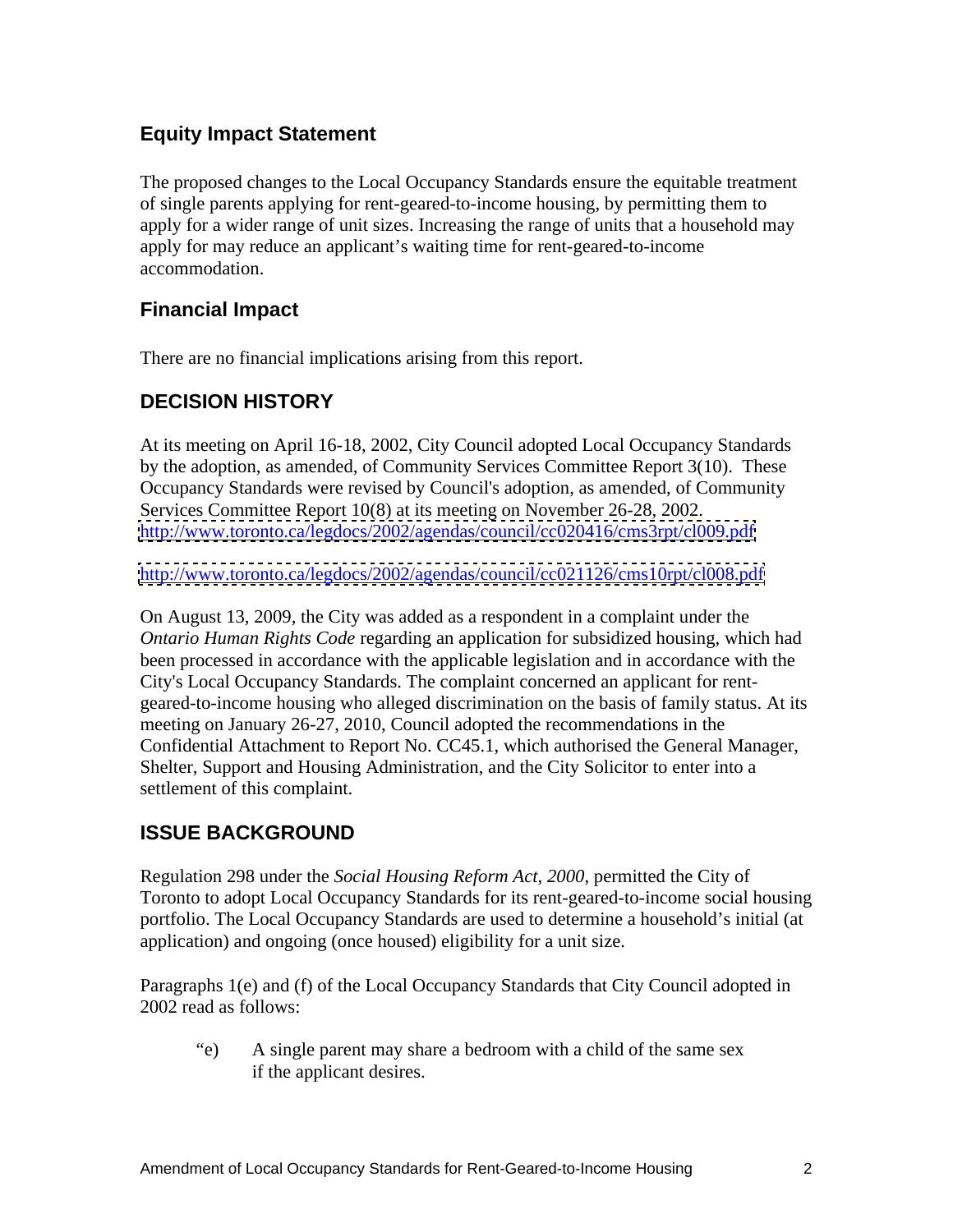f) Bachelor units are normally given to single persons. However, a housing provider may, at its discretion, approve a policy allowing spouses or same sex partners of each other to reside in a bachelor unit provided that the applicants agree."

The impact of the application of these standards is that a two-person family consisting of a single parent with a child of the opposite gender can not be housed in either a one bedroom unit or a bachelor unit. This could limit the choices of accommodation available to such an applicant for rent-geared-to-income housing and extend their period on the waiting list for accommodation.

#### **COMMENTS**

It is recommended that City Council amend paragraphs 1(e) and (f) of the City's Local Occupancy Standards to read as follows:

- "e) A single parent is eligible for a unit in which the parent shares a bedroom with a child, if the applicant requests it.
- f) Bachelor units are normally given to single persons. However, a two person family is eligible for a bachelor unit, if the applicant requests it."

The recommended changes to Local Occupancy Standards would permit a single parent to share a bedroom with a child regardless of the gender of the child and would permit a two-person family to share a bachelor unit regardless of whether they are spouses of each other. These households would continue to be eligible for a two bedroom unit.

The recommended changes would be consistent with the *Toronto Housing Charter – Opportunity for All* which is part of Council's 10-year *Housing Opportunities Toronto: Affordable Housing Action Plan* (EX33.47, adopted by City Council August 5-6, 2009). The Charter includes the Policy Statement that "[all] residents have the right to equal treatment in housing without discrimination as provided by the *Ontario Human Rights Code*, and to be protected from discriminatory practices which limit their housing opportunities."

<http://www.toronto.ca/legdocs/mmis/2009/ex/bgrd/backgroundfile-21572.pdf>

The changes would also be consistent with the City's Human Rights and Anti-Harassment Policy (EX21.18, adopted by City Council June 23-24, 2008), and the Ontario Human Rights Commission's *Policy on Human Rights and Rental Housing,* approved in July 2009*.* 

<http://www.toronto.ca/legdocs/mmis/2008/ex/bgrd/backgroundfile-13239.pdf>

<http://www.ohrc.on.ca/en/resources/Policies/housing/pdf>